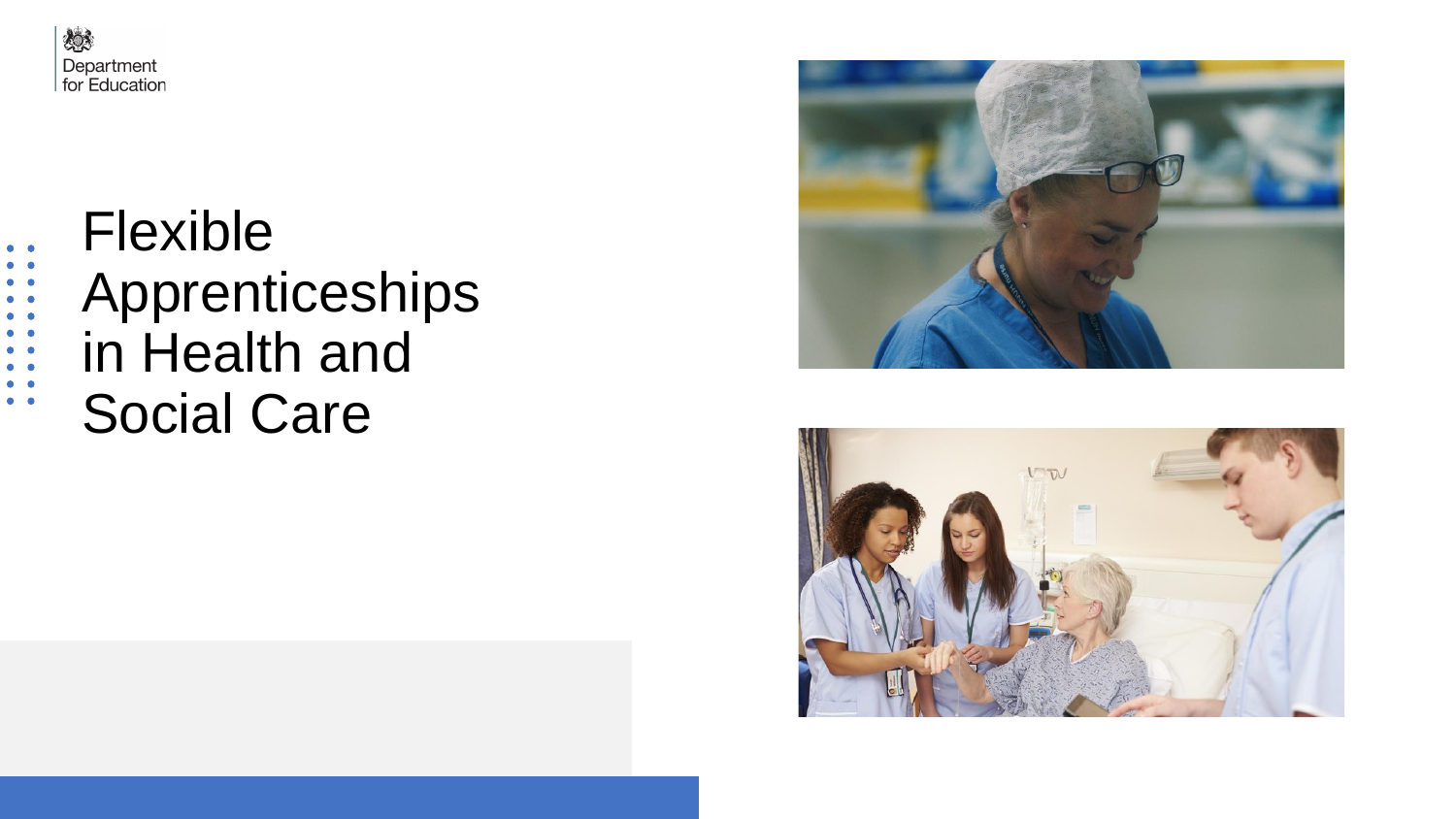

## **Produced in partnership with …**









Healthcare Skills for<br>**Health** Apprenticeships





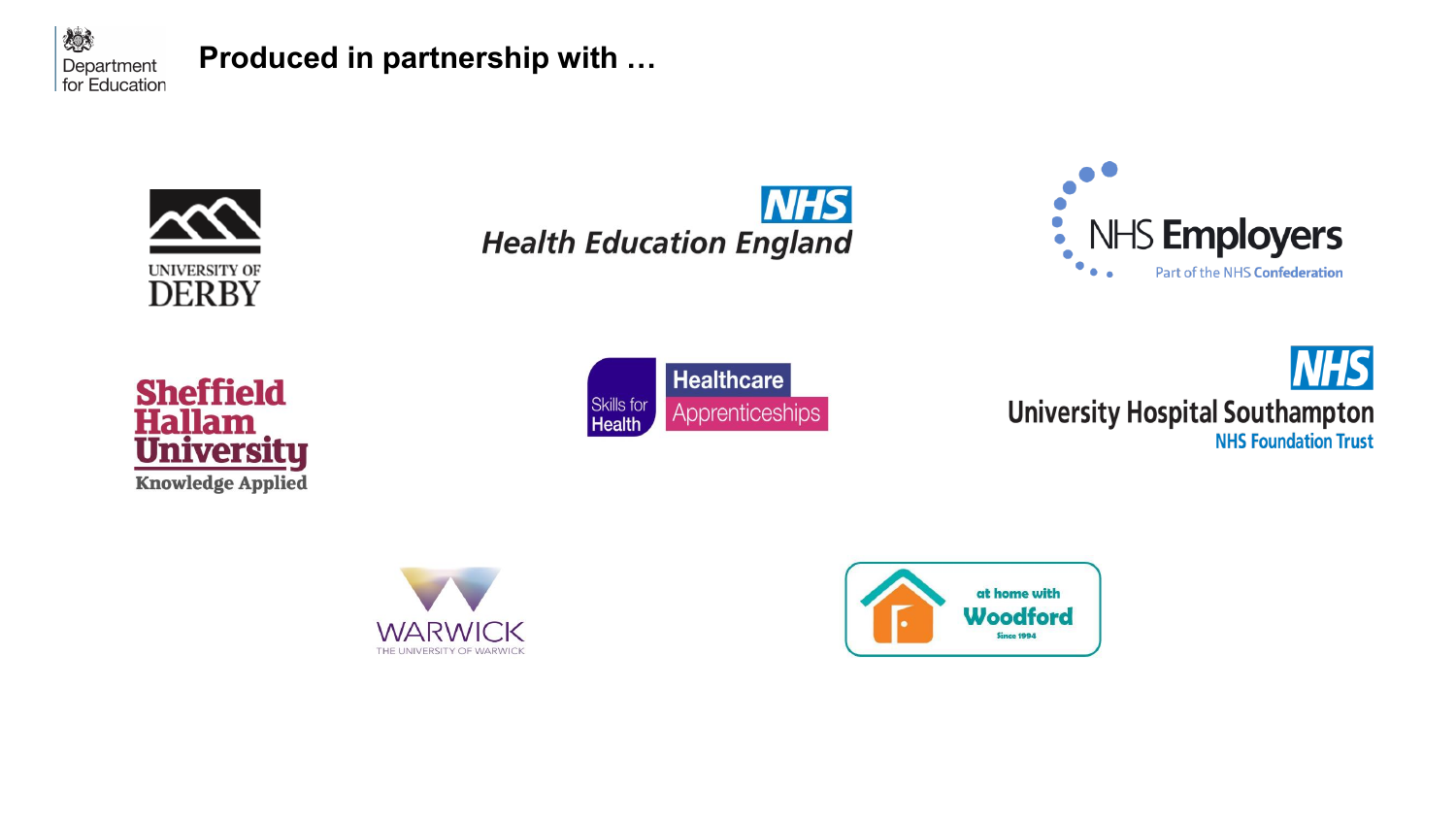

## **What are flexible apprenticeships?**

#### **Introduction**

- Apprenticeships have undergone major employer-led reforms to transform into a prestigious and high-quality training offer.
- Employers of all sizes now have greater involvement in their apprenticeship choices.
- While we have made significant progress, we need to make sure apprenticeships reflect modern models of employment and work for all employers in all sectors. We are introducing changes to make apprenticeships more flexible and portable than before.
	- **2012:** [Richard Review a](https://assets.publishing.service.gov.uk/government/uploads/system/uploads/attachment_data/file/34708/richard-review-full.pdf)nd introduction of employerled standards through Trailblazer groups.
	- 2017: introduction of the [Apprenticeship Levy](https://www.gov.uk/guidance/pay-apprenticeship-levy); and launch of [IfATE](https://www.instituteforapprenticeships.org/) and the Digital [Apprenticeship Service.](https://accounts.manage-apprenticeships.service.gov.uk/)
	- **2018:** [Transfers](https://www.gov.uk/guidance/transferring-apprenticeship-service-funds) introduced employers who pay the levy able to transfer levy funds in bulk to other employers, including SMEs.
	- **2019:** Applicants invited to test Digital Apprenticeship Service for SMEs.
	- **2020**: All apprenticeship starts through employer-led standards.
	- **2021:** All apprenticeship starts arranged through the Digital Apprenticeship Service.
	- **Beyond 2021**: Building on employer-led apprenticeships to deliver the ambitions of the [Skills for Jobs White Paper.](https://assets.publishing.service.gov.uk/government/uploads/system/uploads/attachment_data/file/957856/Skills_for_jobs_lifelong_learning_for_opportunity_and_growth__web_version_.pdf)

#### **What is this manual for?**

• This manual explains how off-the-job training can be flexed to meet individual employer needs. It includes information and case studies about:

**Flexible training models** – options for delivering off-the-job training, including 'front-loading' blocks of training at the beginning of an apprenticeship.

**Accelerated apprenticeships** – approaches to adjusting the content and duration of apprenticeship training plans through recognition of prior learning.

- Some employers are already making use of these flexibilities and are seeing the benefits in workforce satisfaction and productivity.
- We want all employers to think creatively about how they can tailor the delivery of off-the-job training to suit their needs; working with providers and apprentices to achieve the right blend of on- and off-the-job training with high-quality outcomes.

**Apprentice:** commits to training programme and end point assessment.



**Provider(s):** responsible for training and end point assessment.

**Employer:** supports apprentice through training to end point assessment.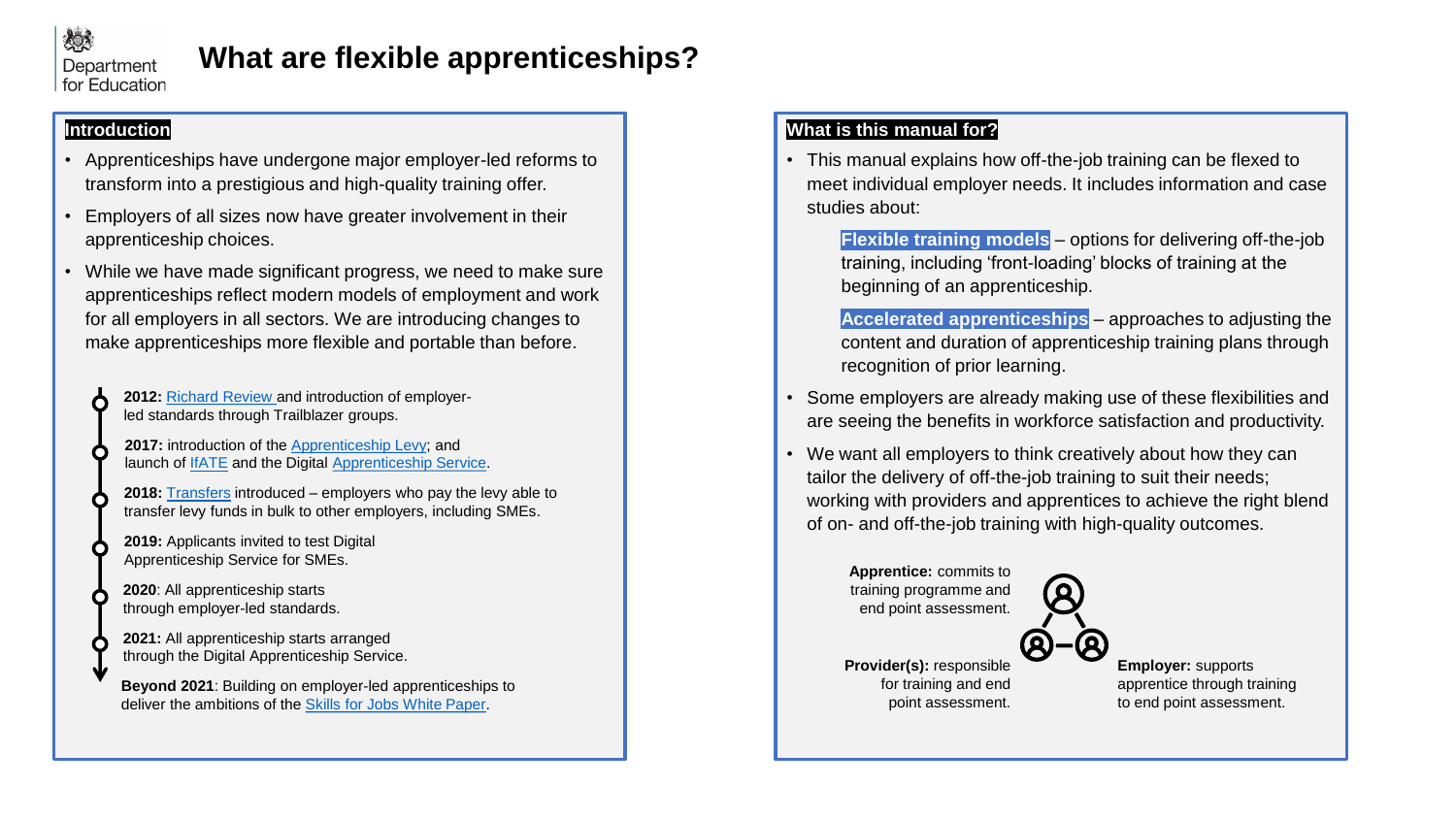## **Flexible training models**

| Φ | <b>Workplace (including</b><br>on-the-job training) | Off-the-job training | <b>Front-loaded off-the-</b><br>job training |
|---|-----------------------------------------------------|----------------------|----------------------------------------------|
|   |                                                     |                      |                                              |

#### **What are flexible training models?**

• Both employers and providers have a role in delivering training:

**Off-the-job training** is delivered by the training provider to give the apprentice the knowledge, skills and behaviours they need to achieve occupational competence.

• **On-the-job training** is delivered by the employer to help the apprentice perform the job they have been hired to do.

- Apprenticeships must involve at least **20% off-the-job training**. It is up to the employer and provider to decide how the training is delivered. This could be at the apprentice's usual place of work, or at an external location (e.g. a college or specialist training site).
- Employers use **different training models** to meet their needs, including regular day release, block release, and special training days/workshops. Figure 1 illustrates some common approaches to off-the-job training.

#### **For more information**

- See Government guidance about [off-the-job training.](https://www.gov.uk/government/publications/apprenticeships-off-the-job-training)
- Consult the [ESFA funding rules.](https://www.gov.uk/guidance/apprenticeship-funding-rules#the-latest-rules-2020-to-2021)
- [Find a provider a](https://findapprenticeshiptraining.apprenticeships.education.gov.uk/)nd talk to them about your options.
- Visit the [HASO](https://haso.skillsforhealth.org.uk/case-studies/) website for examples of how employers are flexing off-the-job training to meet their needs.

### CLICK **[HERE](#page-5-0)** TO SEE CASE STUDIES

#### **Day release**



o Fits around day-to-day job role *Time in the workplace frequently interspersed with training (e.g. a proportion each day, or a one day weekly/fortnightly)*

#### **Key features**

- o Local to workplace
- $\circ$  Frequent contact with provider
- 



*Longer periods in the workplace interspersed with concentrated periods of training of training of ≥1 week.*

#### **Key features**

- o Intensive training
- o Extended time in workplace
- o Potential residential element

#### **Front-loading**



*A block of training delivered at the beginning of the apprenticeship to embed core knowledge, skills and behaviours.*

#### **Key features**

- o Intensive training up-front means core elements are embedded early
- o Potential residential element
- o Potential to reduce duration

*Figure 1 – diagrams to show common delivery models for apprenticeship training and their defining features.*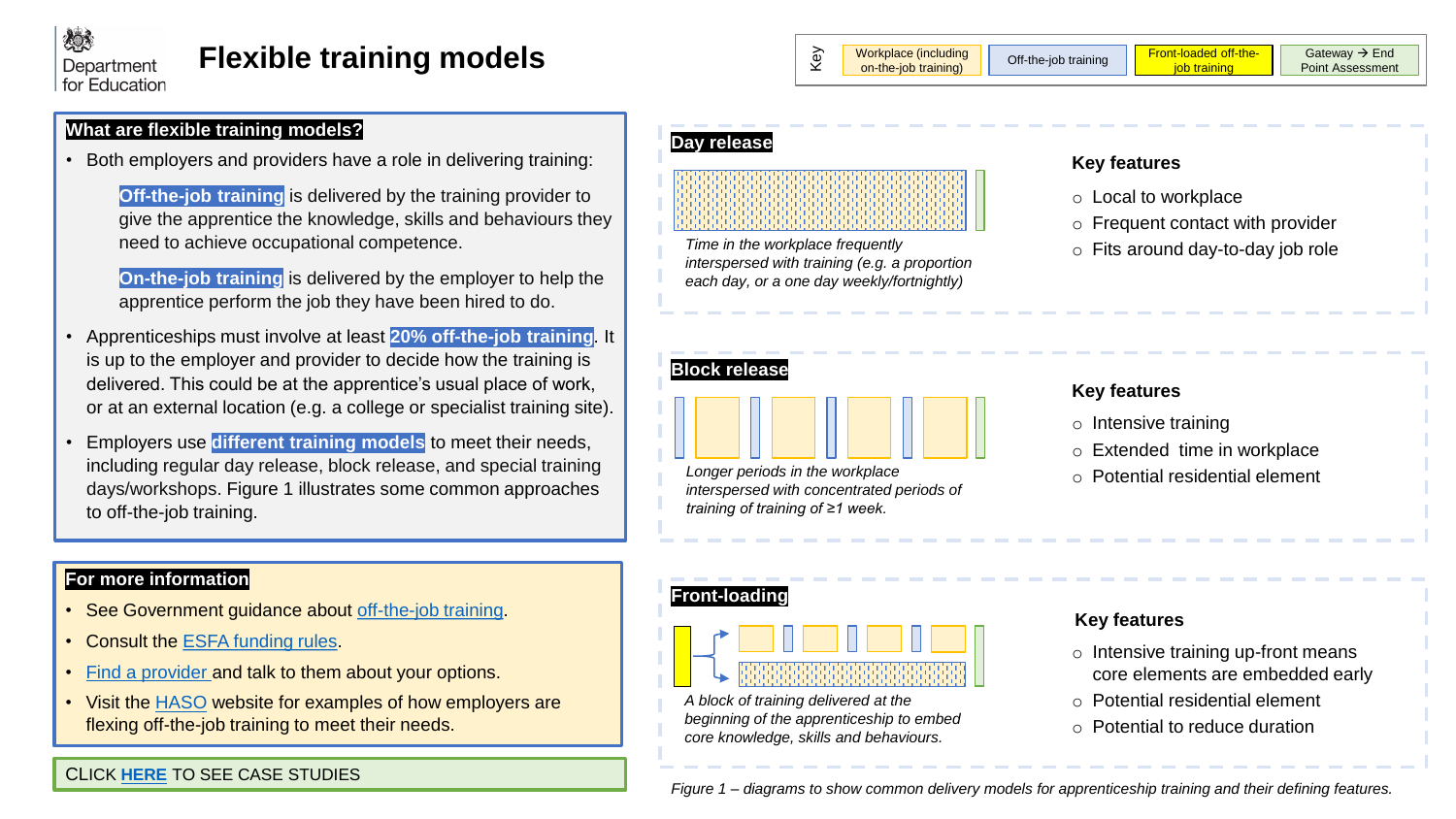

## **Accelerated apprenticeships**

#### **What are accelerated apprenticeships?**

- At the start of an apprenticeship, providers must complete an **initial assessment** to ensure the individual is eligible for an apprenticeship, and to identify their starting point or 'baseline'. This is done by assessing the knowledge, skills, or behaviours that the apprentice already has and therefore does not need to repeat in their apprenticeship training: their **prior learning**.
- Prior learning is **not limited to formal qualifications** and can include skills built through work or life experience – as well as more formal training or qualifications. By removing prior learning from the training plan, the time it takes to complete the apprenticeship can become shorter.
- An **accelerated apprenticeship** is where the apprentice's planned duration is shorter (≥3 months) than the typical duration of the standard, based on prior learning. Minimum requirements of an apprenticeship must still be met, including the 12-month minimum duration and 20% off-the-job training.

#### **For more information**

- [See Government guidance on i](https://www.gov.uk/guidance/apprenticeship-gateway-and-resits-for-end-point-assessment-epa#gateway)[nitial assessment](https://www.gov.uk/government/publications/apprenticeships-recognition-of-prior-learning/apprenticeships-initial-assessment-to-recognise-prior-learning), and end-point assessment.
- Consult the [ESFA funding rules](https://www.gov.uk/guidance/apprenticeship-funding-rules#the-latest-rules-2020-to-2021) and the Government's [apprenticeship agreement template.](https://www.gov.uk/government/publications/apprenticeship-agreement-template)
- Visit the [NHS Health Careers website f](https://www.healthcareers.nhs.uk/career-planning/study-and-training/graduate-training-opportunities/accelerated-programmes)or information about accelerated programmes available in certain clinical professions.

CLICK **[HERE](#page-9-0)** TO SEE CASE STUDIES

Providers must complete an **initial assessment** to check that the individual is eligible for an apprenticeship and to recognise prior learning. Once this is done, the employer, provider, and apprentice will sign an **apprenticeship agreement,** agreeing to a training plan, including the starting point and planned end date.

The apprentice begins their apprenticeship on the agreed training plan. If significant prior learning is identified, the apprenticeship may be **'accelerated'** (i.e. duration reduced by ≥3 months). The duration and delivery of training can be **re-assessed** at regular review points throughout the apprenticeship.

**Gateway** – the employer and training provider will review their apprentice's knowledge, skills and behaviours to see if they have met the minimum requirements of the apprenticeship set out in the [apprenticeship standard](https://www.instituteforapprenticeships.org/apprenticeship-standards/?) and are ready to take the assessment.

**End point assessment (EPA)** is a holistic and independent assessment of knowledge, skills and behaviours that an apprentice has gained during their training. It is a confirmation of gateway - apprentices must demonstrate occupational competence to pass EPA.



*Figure 2 – model to show how training plans are adapted according to recognised prior learning.*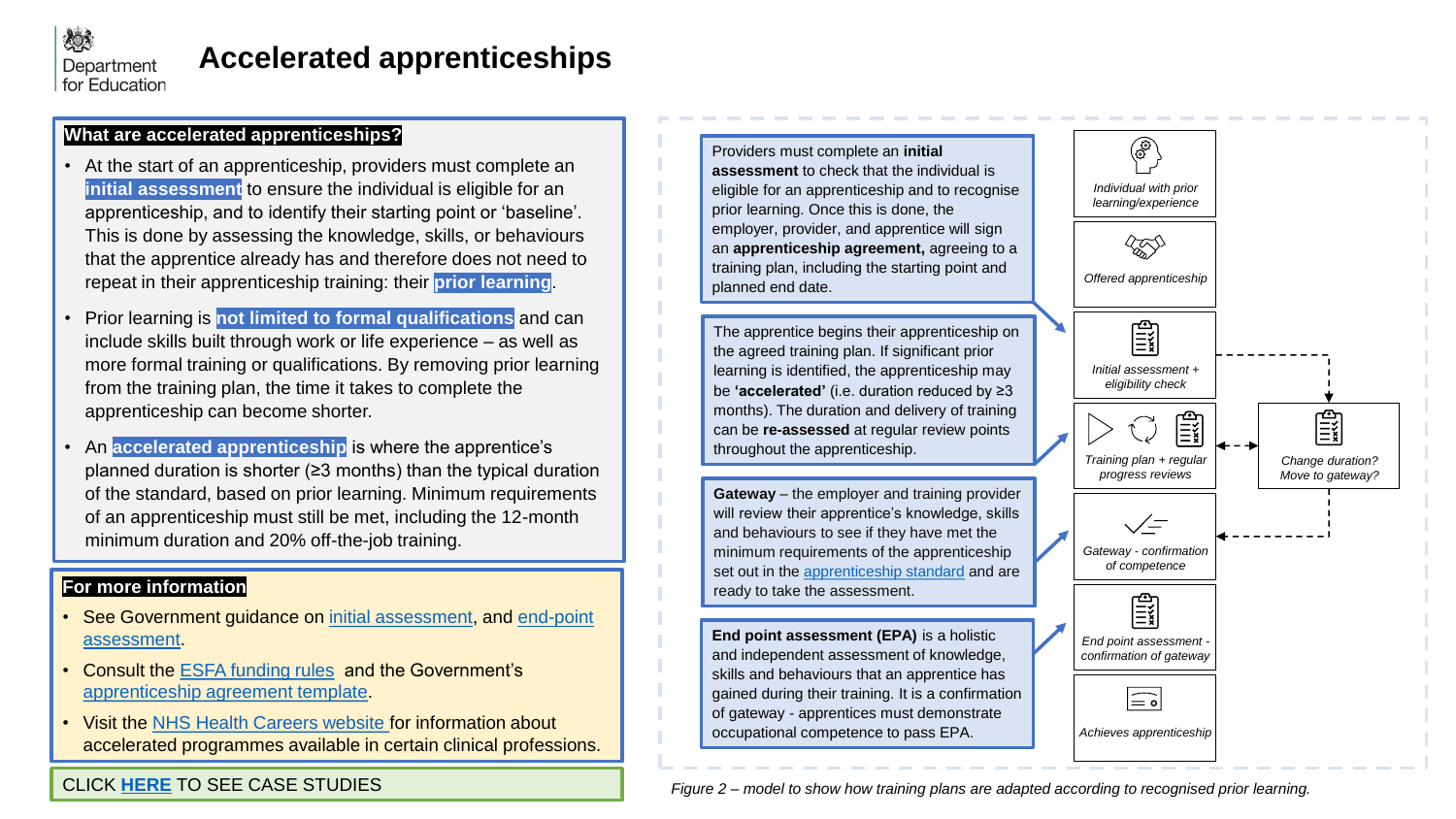<span id="page-5-0"></span>

# Department<br>for Education

## Case studies: flexible training models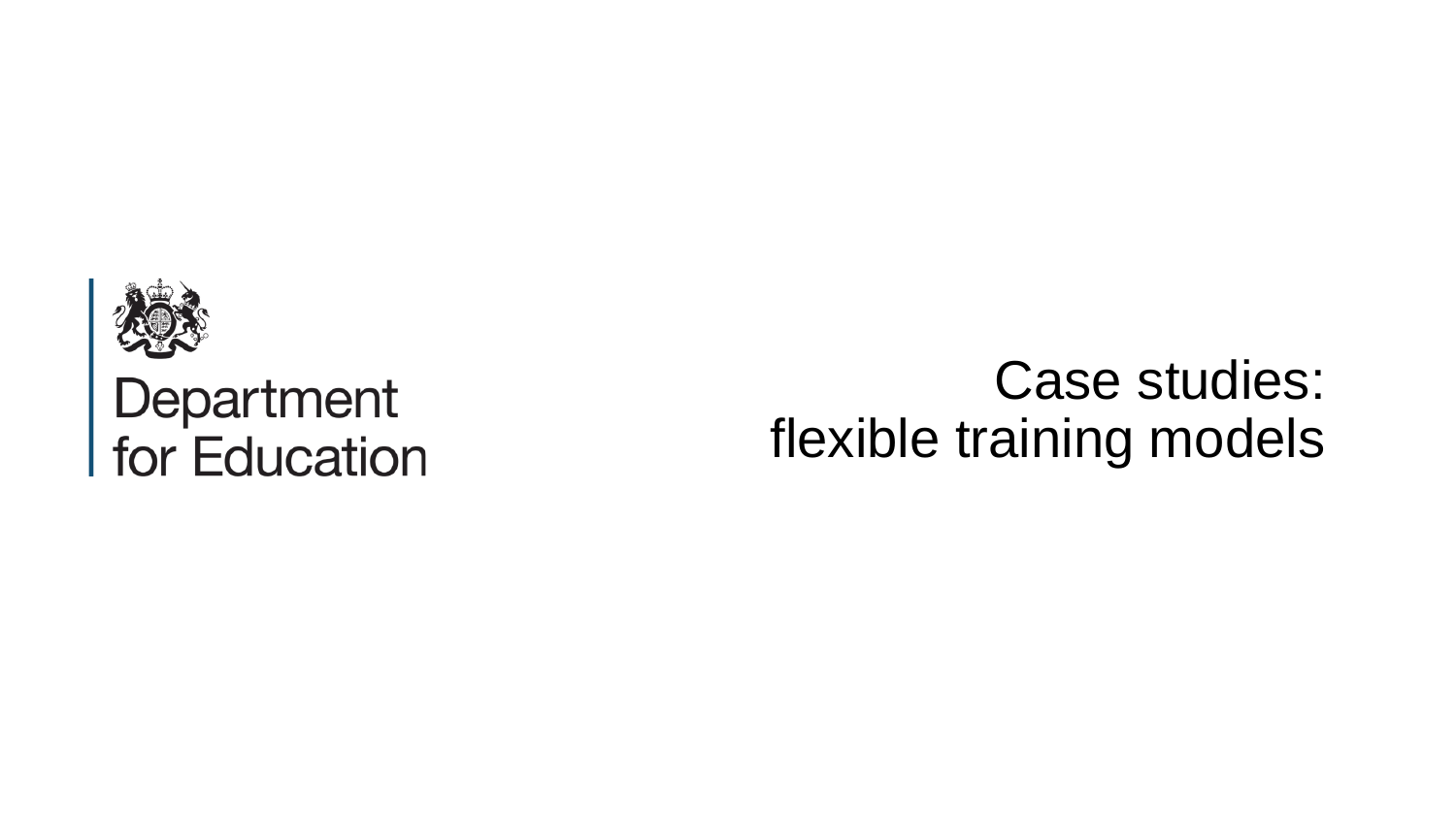

## **Case study: day release model**



#### **Organisation(s):** University of Warwick

#### **Apprenticeship(s):** S[ocial Worker \(integrated degree\)](https://www.instituteforapprenticeships.org/apprenticeship-standards/social-worker-(integrated-degree)-v1-0)

*(level 6, typical duration to gateway: 36 months, incl. EPA period)*

- The programme follows a day release delivery model with off-the-job learning taking place on a set day each week over the course of a calendar year.
- Training plan includes blended learning (face-to-face teaching and online learning / self-study days), reflective learning through small group seminar sessions, as well as lectures and tutorials.



#### **Benefits**

- $\checkmark$  Model enables apprentices to manage academic study and caseload commitments effectively.
- Off-the-job training days are agreed and timetabled at the start of the programme to avoid poor attendance.
- Structure enables rapid application of taught concepts into practice to reinforce and embed theoretical learning during 4 days between teaching sessions.
- ✓ Accommodates learners not able to spend blocks of time away from work and/or for personal reasons (caring responsibilities / children).
- ✓ Provides a reflective learning model apprentices learn from peers working in very different practice settings.

- o Provision is less constrained by geography due to the programme's blended learning model. This model brings together on- and off-site cohorts on alternate weeks through online learning.
- o Accommodates employer constraints / challenges in releasing apprentices for blocks of time due to caseload commitments.
- Progress monitored quarterly during Tripartite Review meetings – both on- and off-the-job – to ensure apprentices are meeting the required Knowledge, Skills and Behaviours.
- Timetable managed to provide time off over the summer to accommodate school holidays.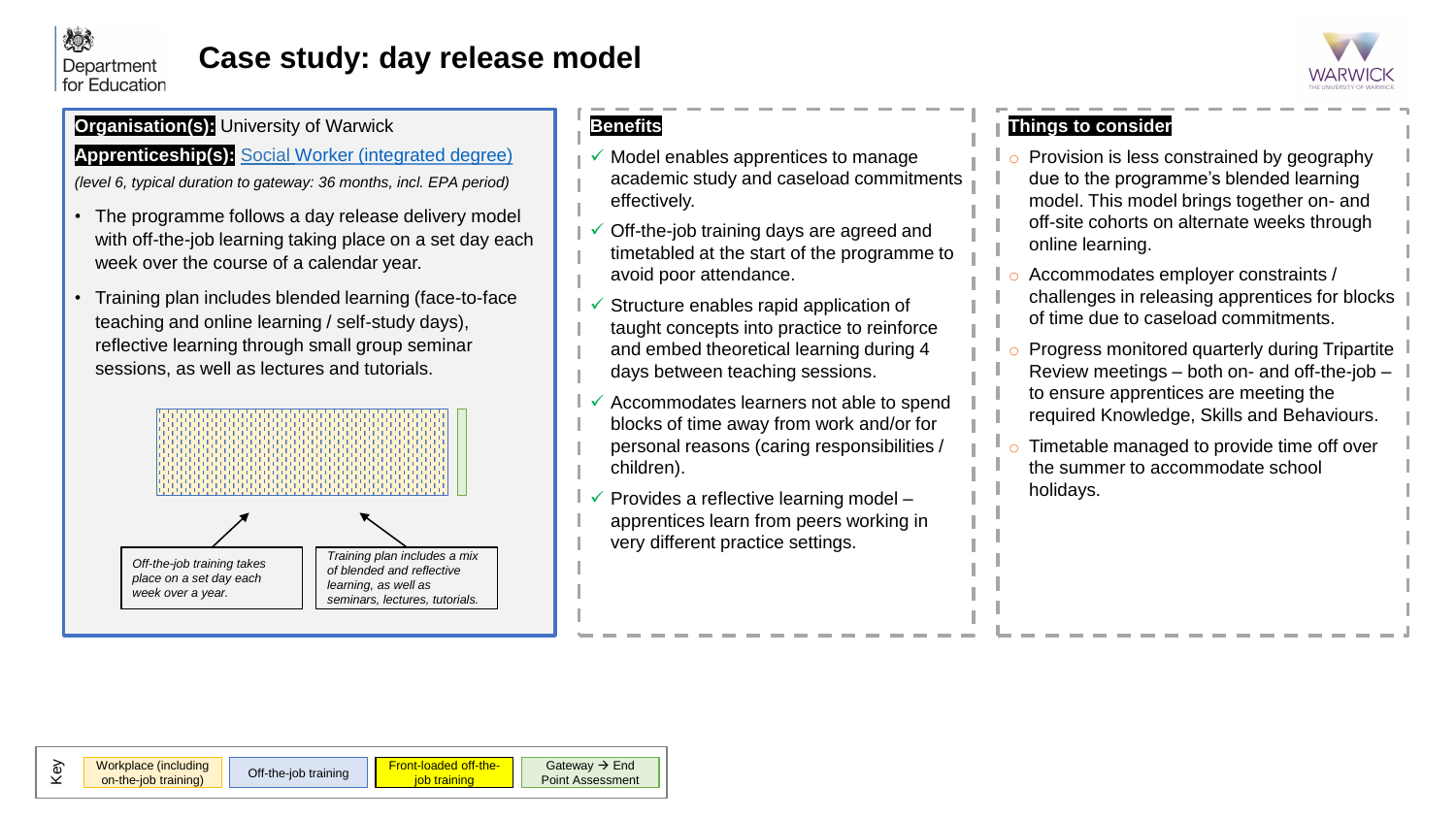

## **Case study: front-loaded training model**



#### **Organisation(s):** Woodford Home Care

#### **Apprenticeship(s):** [Lead Adult Care Worker](https://www.instituteforapprenticeships.org/apprenticeship-standards/lead-adult-care-worker-v1-1)

*(level 3, typical duration to gateway: 18 months, excl. EPA period)*

- Intense period of training at the beginning of the apprenticeship to set foundation for future continued professional development (CPD).
- This training covers key behaviours and embeds good practice at the beginning of the apprenticeship.



#### **Benefits**

- ✓ More intense training period fosters cohort companionship, and shared value base.
- ✓ Brings together apprentices from multiple employers.
- Core knowledge, skills, and behaviours embedded up front before being put into practice in the workplace.

#### **Things to consider**

o Employers will need to accommodate for more frequent/longer periods of off-the-job training at the beginning of the apprenticeship in their workforce planning.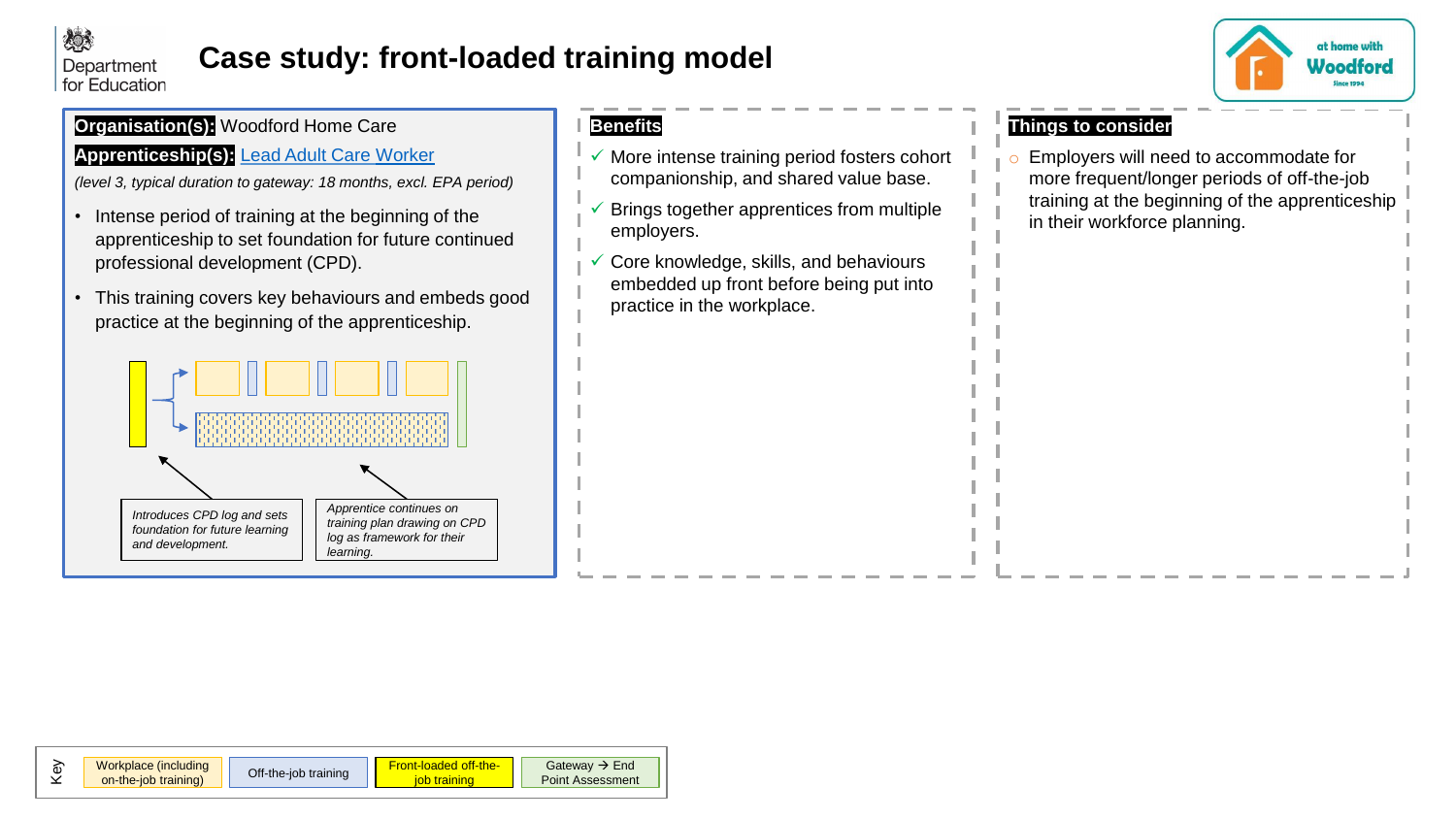

## **Case study: block training model**



#### **Organisation(s):** Sheffield Hallam University

#### **Apprenticeship(s):** [Occupational Therapist](https://www.instituteforapprenticeships.org/apprenticeship-standards/occupational-therapist-(integrated-degree)-v1-0)

*(level 6, typical duration to gateway: 48 months, excl. EPA)*

- Apprentices undertake teaching activities throughout the programme delivered in blocks of teaching of between 1-2 weeks per block.
- Most teaching is delivered online with on-campus delivery required at the beginning of each year of the course where important key activities relating to induction and introduction to each level of the course are undertaken in groups via face-to-face delivery.
- Teaching and placement block details are shared with employers and apprentices in advance to give notice so that planning in clinical services can be managed.



#### **Benefits**

- $\checkmark$  This model can be tailored by region to meet employer needs.
- Start dates, course timetables, and teaching delivery can be adapted.
- Student experience remains a priority tailored training models must be agreed to ensure high levels of student support are maintained.

- o Employers can access tailored training models for closed cohorts.
- The employer must allocate a workplace mentor for each apprentice to support them throughout their training to qualification.
- o Entry requirements to the BSc (Hons) Occupational Therapy Degree Apprenticeship and BSc (Hons) Physiotherapy Degree Apprenticeship undergraduate accredited programmes are applicable to all applicants and are designed to ensure robust preparation for the academic and practice elements of the course, whilst promoting wide and inclusive entry.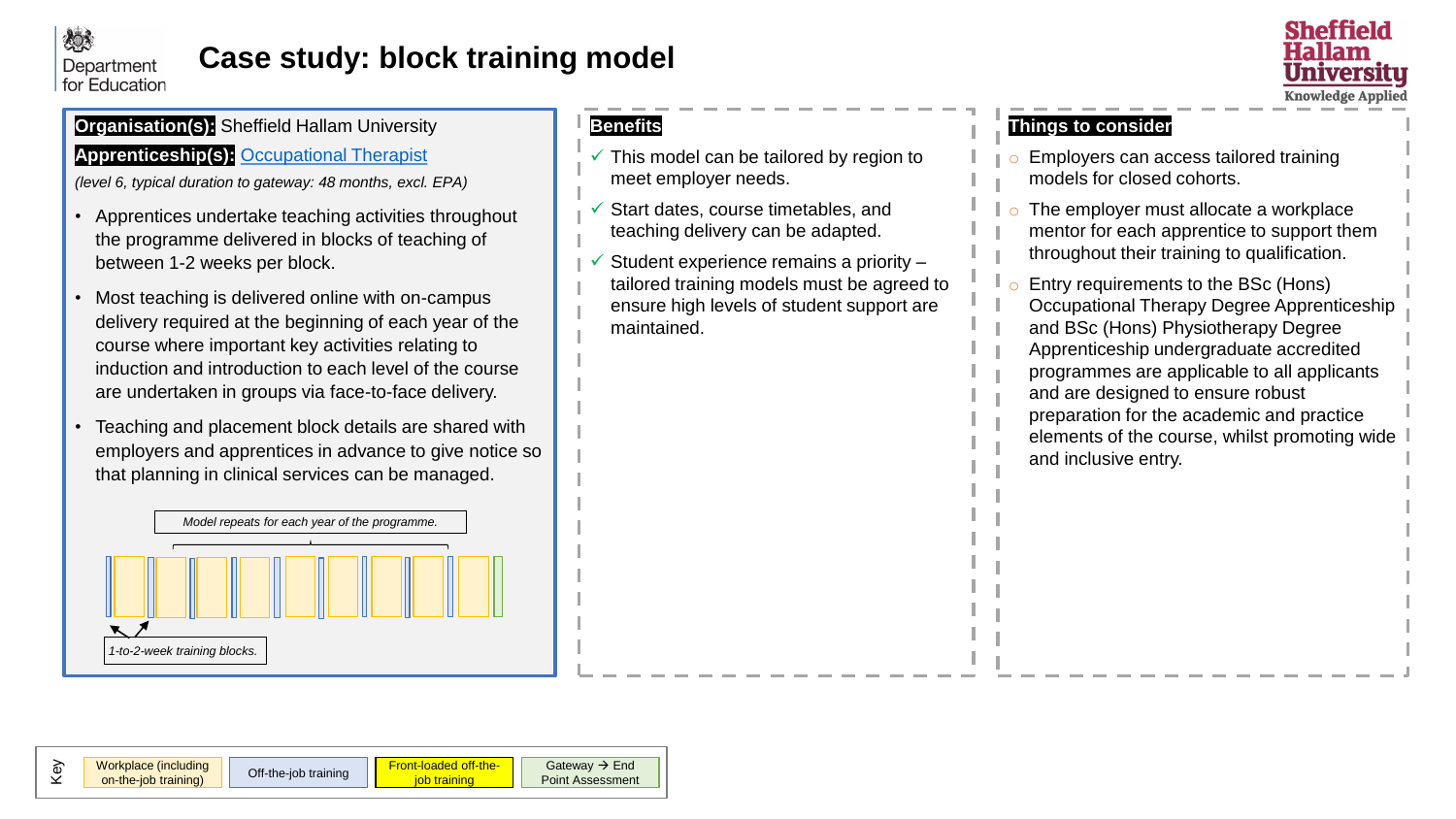<span id="page-9-0"></span>

# **Department**<br>for Education

## Case studies: accelerated apprenticeships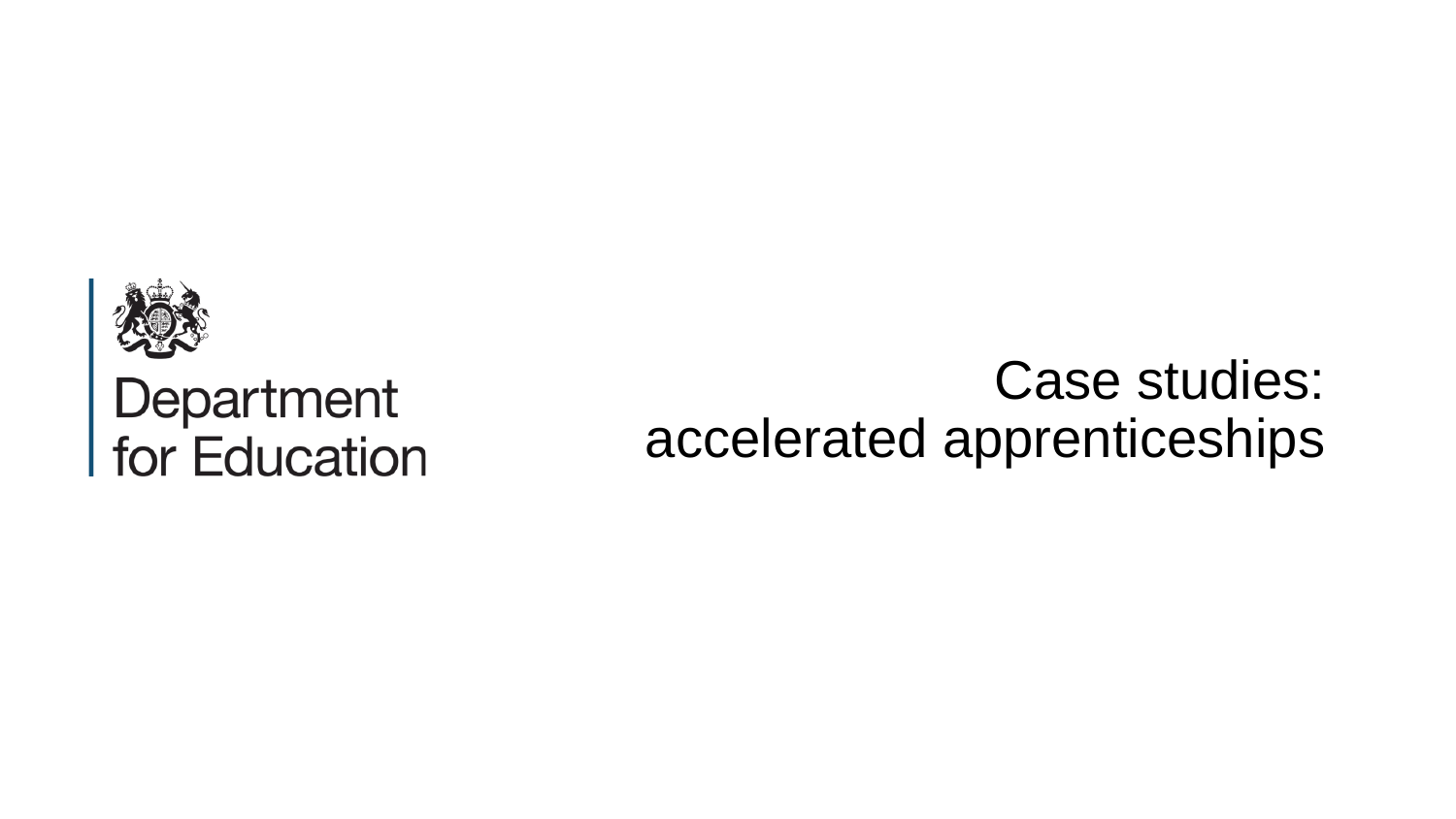

## **Case study: accelerated apprenticeship**



#### **Organisation(s):** University of Warwick

**Apprenticeship(s):** Social Work degree (full time) → [Social Worker \(integrated degree\)](https://www.instituteforapprenticeships.org/apprenticeship-standards/social-worker-(integrated-degree)-v1-0)

*(level 6, typical duration to gateway: 36 months, incl. EPA period)*

- Applicant completed 1 year of traditional, full time Social Work degree.
- Due to time and financial constraints the student left full time education, applied for and was offered an apprentice social work role with a local authority
- In consultation with the University, prior learning was accounted for, which enabled the apprentice to reduce the duration of their apprenticeship from 36 to 30 months (including EPA period).



#### **Benefits**

- $\checkmark$  Prior learning can still be recognised, even if gained whilst studying for a full-time degree which wasn't completed.
- This models offers flexible pathways into degree apprenticeships.
- Recognition of prior learning helps individuals to continue studying when their circumstances change.
- Offers a cost-effective option for employers to meet workforce development needs.

- $\circ$  Reduction in training time in line with Education & Skills Agency Funding Rules to avoid duplication of learning, but calculated to meet practice-learning requirements.
- Offers options for employers to both upskill current workforce and attract new employees into the organisation.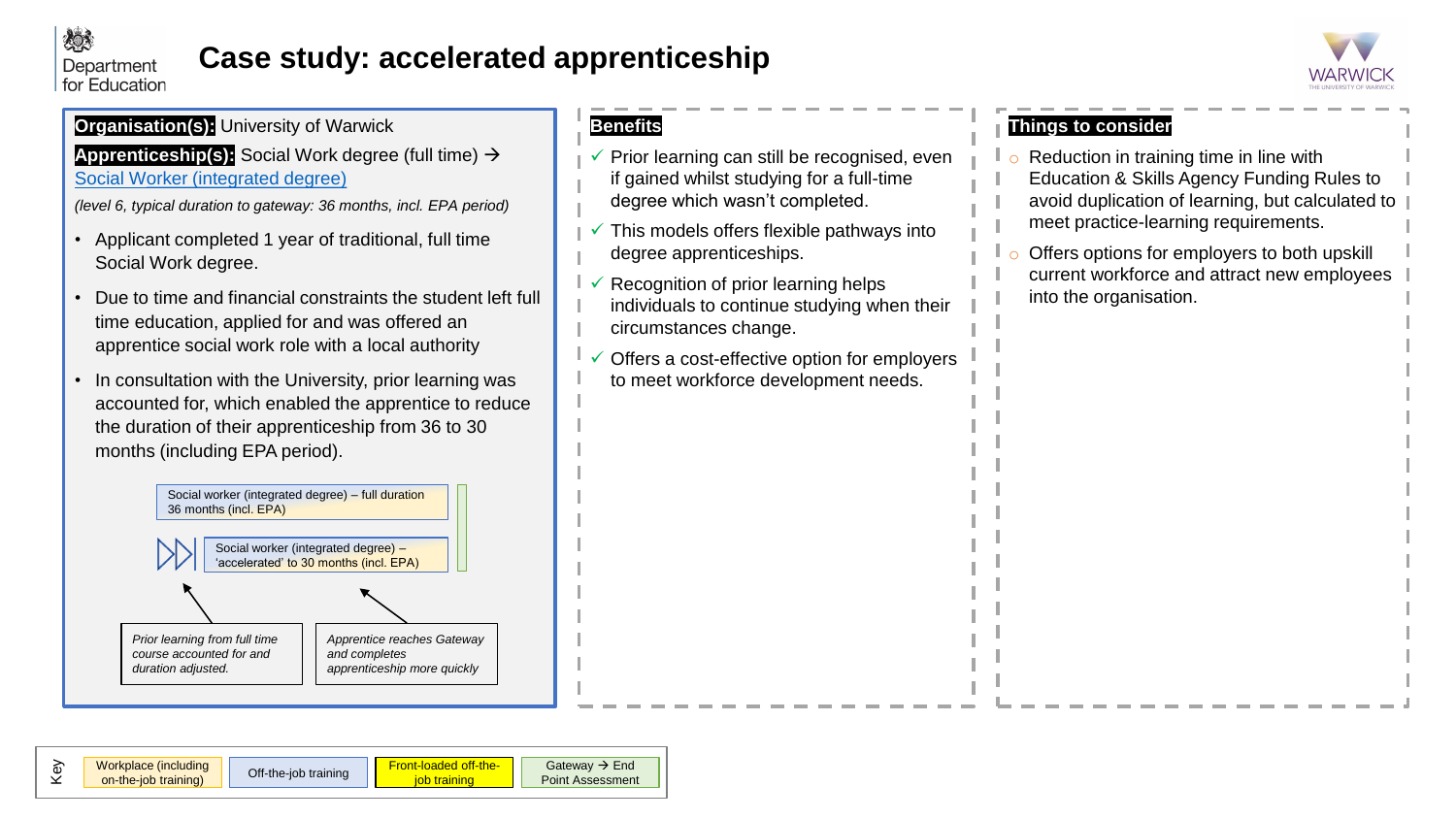

## **Case study: accelerated apprenticeship**

**Organisation(s):** University Hospital Southampton NHS Foundation Trust

**Apprenticeship(s):** [Nursing Associate](https://www.instituteforapprenticeships.org/apprenticeship-standards/nursing-associate-(nmc-2018)-v1-1) *(level 5, typical*  [duration to gateway: 24 months, excl. EPA period\)](https://www.instituteforapprenticeships.org/apprenticeship-standards/healthcare-assistant-practitioner-v1-0) / Assistant Practitioner *(level 5, typical duration to gateway: 18 months, excl. EPA period)* → [Registered Nurse](https://www.instituteforapprenticeships.org/apprenticeship-standards/registered-nurse-degree-(nmc-2018)-v1-1) *(level 6, typical duration to gateway: 48 months, excl. EPA period)*.

- Provider and employer work together to front-load academic training, allowing apprentices to 'top up' core knowledge before putting this into practice.
- Students who are 'topping up' have access to a pathway to ensure they are accessing programmes at the right point with the correct requirements to meet NMC (Nursing and Midwifery Council) standards.



## **Benefits**

- Strong collaboration between employers and Higher Education Institutes to meet employer needs.
- Staff able to progress from level 5 to 6 and enter the workforce as a registered nurse in a timely way.



**University Hospital Southampton NHS Foundation Trust** 

- o Before committing to this programme, employers should consider the skills needs of their organisation and of their staff. They should also plan accordingly for resource implications associated with increased study time.
- Front-loaded 'top up' content should be mapped to accelerated programmes so that no learning is repeated.
- Employers must plan paid release time for staff to achieve front-loaded 'top up' training.

| <u>ම</u> | Workplace (including | Off-the-job training | <b>Eront-loaded off-the-</b> | Gateway $\rightarrow$ End |
|----------|----------------------|----------------------|------------------------------|---------------------------|
|          | on-the-job training) |                      |                              | Point Assessment          |
|          |                      |                      |                              |                           |